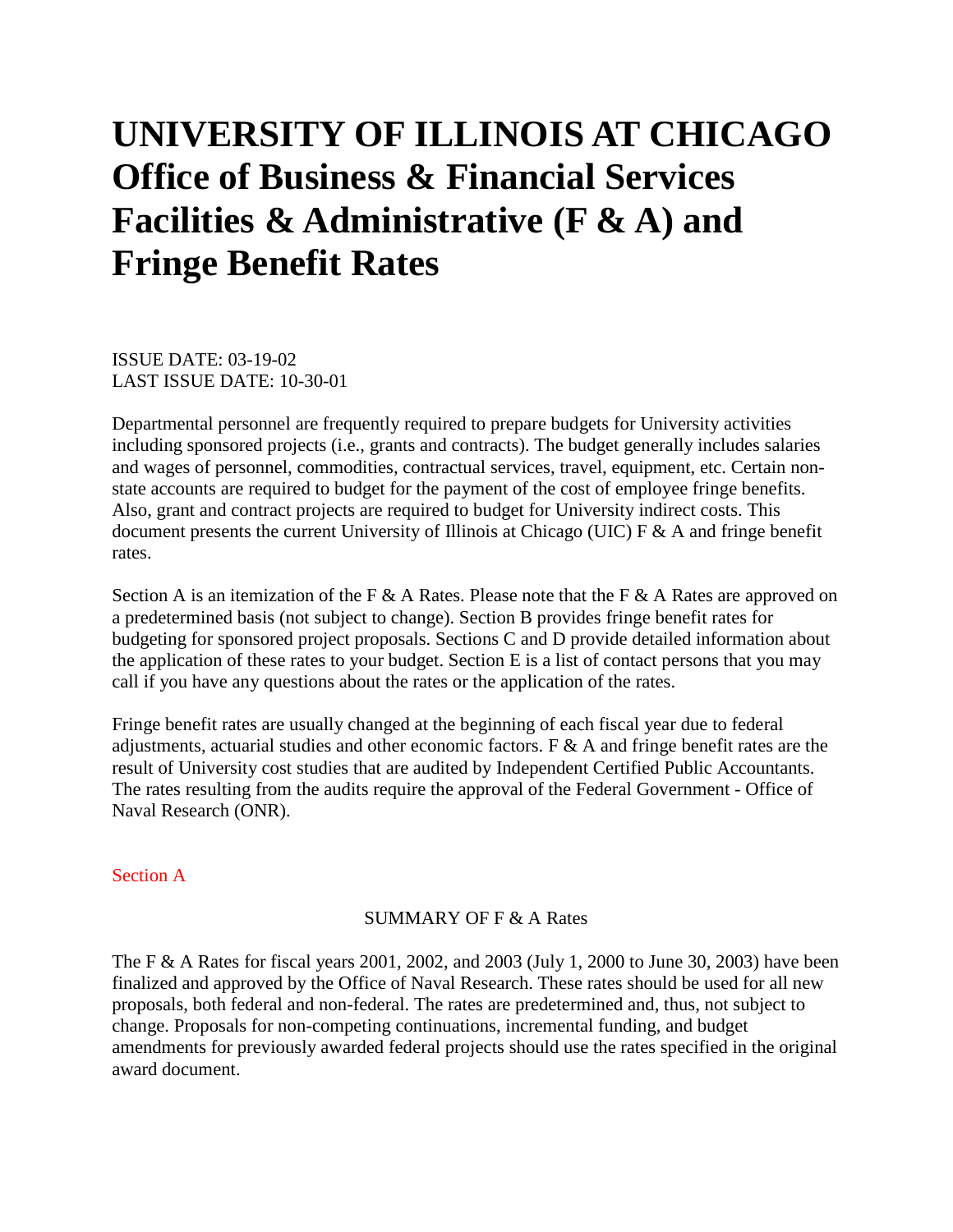Effective July 1, 2000, F & A rates are calculated as follows:

| <b>Activity</b>                                   |        | <b>On Campus Off Campus Base</b> |             |
|---------------------------------------------------|--------|----------------------------------|-------------|
| <b>Organized Research</b>                         | 55.87% | 26.00%                           | <b>MTDC</b> |
| Organized Research (DOD) Contracts after 11/30/93 | 63.44% | 33.57%                           | <b>MTDC</b> |
| Instruction                                       | 46.52% | 26.00%                           | <b>MTDC</b> |
| Instruction (DOD) Contacts after 11/30/93         | 62.76% | 42.24%                           | <b>MTDC</b> |
| <b>Other Sponsored Activities</b>                 | 32.74% | 22.84%                           | <b>MTDC</b> |
| Tuition Remission*                                | 34.50% | 34.50%                           | $S\&W^*$    |
| <b>Clinical Drug Trials</b>                       | 25.00% | 25.00%                           | <b>TDC</b>  |

See **Section D** for a detailed explanation of these rates.

\*Effective 7/1/00 tuition remission recovery will be included as a direct cost on new federal awards and most new non-federal awards. Tuition remission will remain as an indirect cost on awards made prior to July 1, 2000. Tuition remission will continue to be calculated and applied to salaries and wages of graduate students with tuition waivers. A new object code, 9850, has been established to record tuition remission as a direct cost. (Reference - Deans, Directors, & Department Heads memo dated February 8, 2000 from Thomas L. Gardner regarding Tuition Remission Accounting Change).

## Section B

# FRINGE BENEFIT BUDGETING FOR SPONSORED PROJECT PROPOSALS

The amount charged to certain non state accounts for employee fringe benefits is based on several employee fringe benefit factors. These employee fringe benefit factors include the classification of employee, employee hire date, employee retirement options, and the enrollment status of student employees. The Fiscal Year 2003 rates are covered by a provisional agreement with the Office of Naval Research (ONR) dated March 1, 2002. Because this is a provisional agreement, the rates for HLD, workers compensation and terminal sick/vacation leave could change slightly at some point in Fiscal Year 2003. Frequently, sponsored project budgets are developed before the specific employees and the applicable fringe benefits are known. In such circumstances, the fringe benefit budget should be developed using the following rates:

 Most academic and non-academic appointments 50% or more 28.60% Most academic and non-academic appointments less than 50% 13.94% Most graduate students and the other student employees

The actual charges to certain non state accounts are based on the employee fringe benefit factors and rates as displayed in Section C.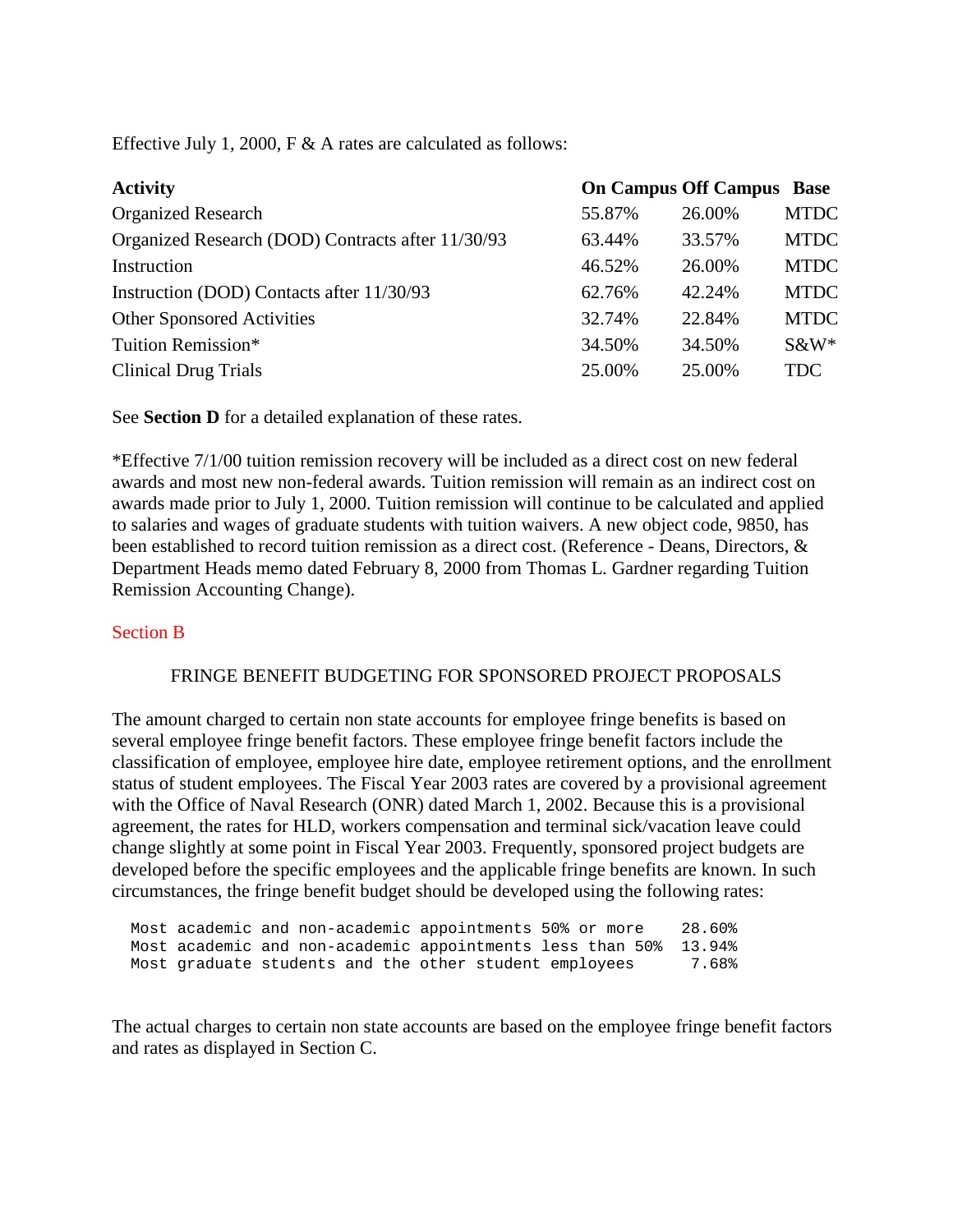# FRINGE BENEFIT RATES FISCAL YEAR 2003 DETAILED INFORMATION

|                                                                                                                            | <b>SURS</b> |                     | <b>FICA</b>                                                     | Health                          | Workers                                                        | Terminal                      | <b>TOTAL</b> |
|----------------------------------------------------------------------------------------------------------------------------|-------------|---------------------|-----------------------------------------------------------------|---------------------------------|----------------------------------------------------------------|-------------------------------|--------------|
|                                                                                                                            | (D)         | <b>OASDI</b><br>(E) | Medicare<br>for<br>Employees<br>hired after<br>April 1,<br>1986 | Life $&$<br>Dental<br>Insurance | Comp<br>Gift,<br>Grant,<br>Contract,<br>& MSP<br>Accts.<br>(G) | Sick/Vacation<br>Leave<br>(H) |              |
| Academic & Non-                                                                                                            |             |                     | (F)                                                             |                                 |                                                                |                               |              |
| Academic<br>Appointments of<br>50% or more $&$ a<br>continuous<br>appointment (A)                                          | 11.00%      |                     | 1.45%                                                           | 14.66%                          | 0.03%                                                          | 1.46%                         | 28.60%       |
| Academic & Non-<br>Academic<br>Appointments of<br>50% or more $&$ a<br>non-continuous<br>appointment (A)<br>(B)            |             | 6.20%               | 1.45%                                                           | 14.66%                          | 0.03%                                                          |                               | 22.34%       |
| Academic & Non-<br>Academic<br>Appointments of<br>less than 50% with<br>a continuous<br>appointment (A)                    | 11.00%      |                     | 1.45%                                                           |                                 | 0.03%                                                          | 1.46%                         | 13.94%       |
| Academic & Non-<br>Academic<br>Appointments of<br>less than 50% $\&$ a<br>non-continuous<br>appointment (A)<br>$\vert$ (B) |             | 6.20%               | 1.45%                                                           |                                 | 0.03%                                                          |                               | 7.68%        |
| Extra Help<br>Employee(B)                                                                                                  |             | 6.20%               | 1.45%                                                           |                                 | 0.03%                                                          |                               | 7.68%        |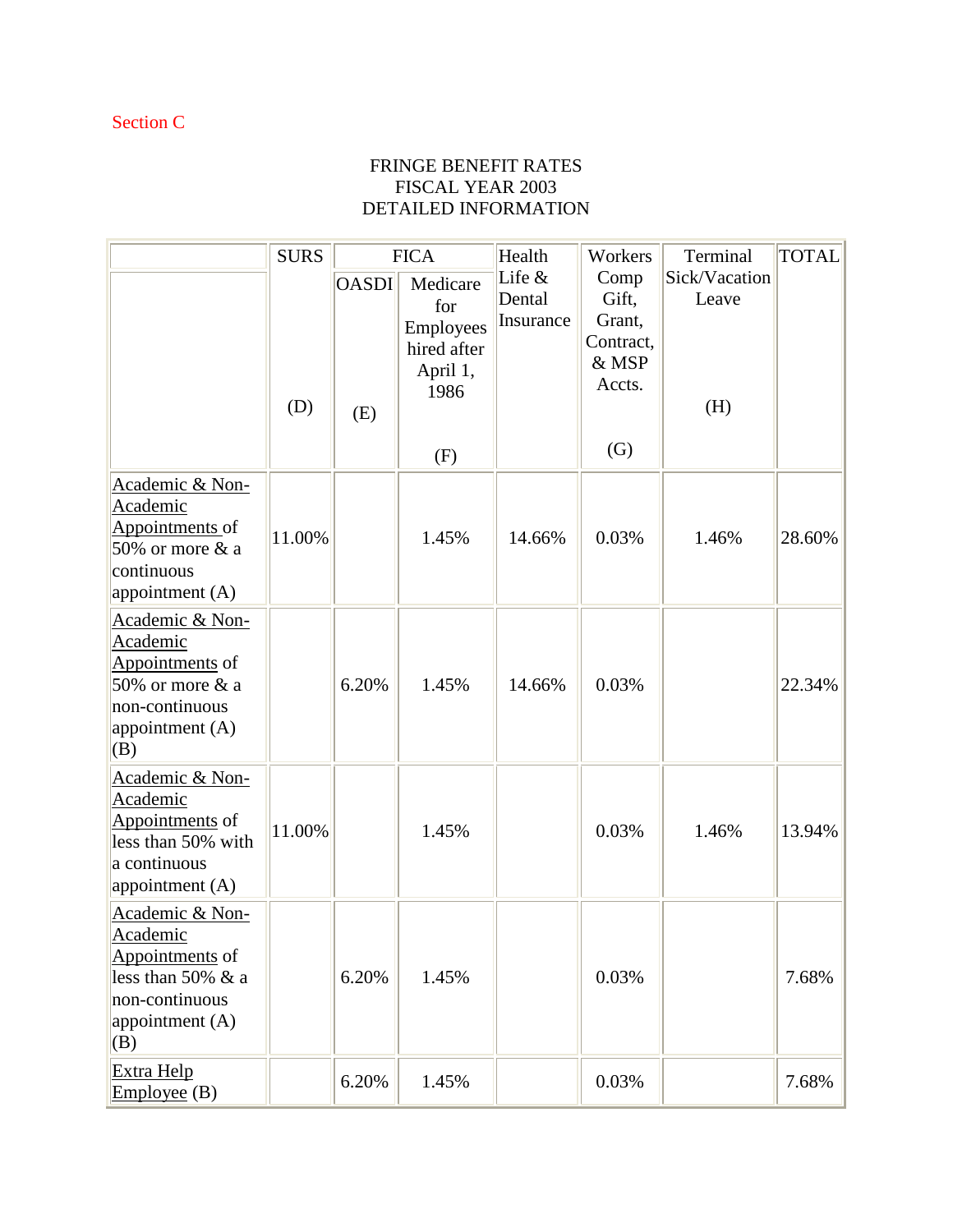| <b>Graduate Assistants</b><br>on "G"<br>appointments and<br><b>Graduate Students</b><br>on "H"<br>appointments<br>registered for 6 or<br>more hours in the<br>fall or spring term<br>(3 or more hours in<br>the summer)                                                                    |        |       |       |        | 0.03% | 0.03%  |
|--------------------------------------------------------------------------------------------------------------------------------------------------------------------------------------------------------------------------------------------------------------------------------------------|--------|-------|-------|--------|-------|--------|
| <b>Graduate Assistants</b><br>on "G"<br>appointments and<br><b>Graduate Students</b><br>on "H"<br>appointments<br>registered for less<br>than 6 hours in the<br>fall or spring term<br>(less than 3 hours in<br>the summer) or not<br>registered in the<br>current academic<br>term (B)(C) |        | 6.20% | 1.45% |        | 0.03% | 7.68%  |
| <b>Hospital Residents</b>                                                                                                                                                                                                                                                                  | 11.00% |       | 1.45% | 14.66% |       | 27.11% |
| <b>Student Employee</b><br>with a "S"<br>appointment,<br>registered for six or<br>more hours in the<br>fall or spring term<br>(three or more<br>hours in the<br>summer)                                                                                                                    |        |       |       |        | 0.03% | 0.03%  |
| <b>Student Employee</b><br>with a "S"<br>appointment,<br>registered for less<br>than six hours in the<br>fall or spring term<br>(less than three<br>hours in the<br>summer $)$ (B)(C)                                                                                                      |        | 6.20% | 1.45% |        | 0.03% | 7.68%  |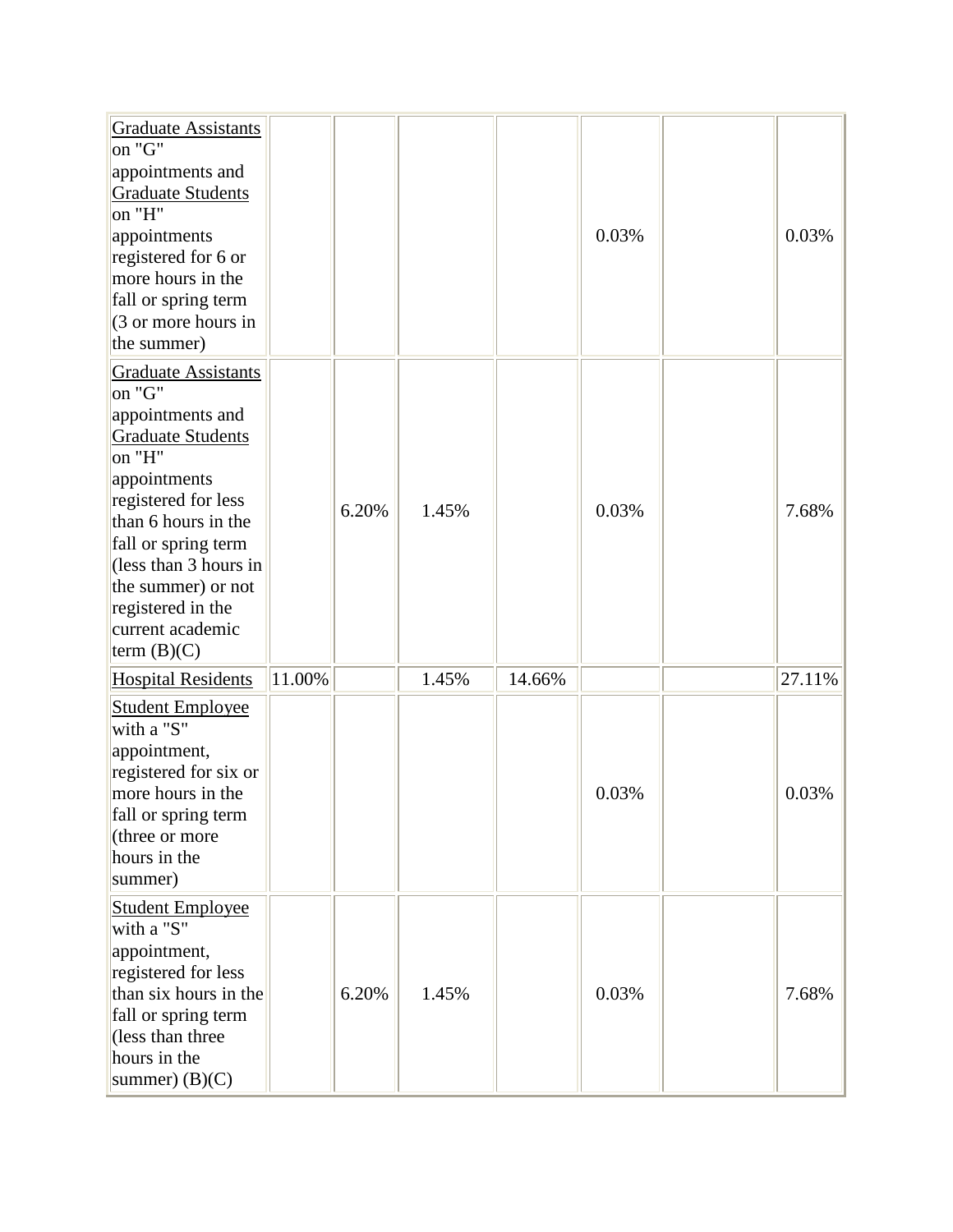(A) A continuous appointment is an appointment for a period of four continuous months or one academic term, whichever is less.

(B) Employees may avoid OASDI by paying at least 7.5% of their earnings into a defined contribution retirement system through payroll deduction. If the employee chooses this option, there is no University Contribution necessary for OASDI.

(C) Nonresident Alien Students on F and J visas are exempt from Medicare.

(D) SURS charges are applicable if the rate is indicated for the employee category selected.

(E) OASDI charges are applicable if the rate is indicated for the employee category selected.

(F) Medicare charges are applicable if the employee was hired after April 1, 1986.

(G) For Auxiliary Services the Workers' Compensation rate is 0.3%.

(H) Applies to employees paid from ledger 5 accounts only.

## Section D

# F & A RATES DETAILED INFORMATION

Fiscal Year 2001, 2002 and 2003 F & A rates have been finalized and approved by the Office of Naval Research. These rates should be used for all new proposals, both federal and non-federal. The rates for FY2001, FY2002, and FY2003 are predetermined and, thus, not subject to change. Proposals for non-competing continuations, incremental funding, and budget amendments for previously awarded federal projects should use the rates specified in the original award document.

Effective July 1, 2000, F & A rates are calculated as follows:

| <b>Activity</b>                                    |        | <b>On Campus Off Campus Base</b> |             |
|----------------------------------------------------|--------|----------------------------------|-------------|
| Organized Research <sup>A</sup>                    | 55.87% | 26.00%                           | <b>MTDC</b> |
| Organized Research <sup>B,+</sup>                  | 63.44% | 33.57%                           | <b>MTDC</b> |
| Instruction <sup>A</sup>                           | 46.52% | 26.00%                           | <b>MTDC</b> |
| Instruction <sup>B,+</sup>                         | 62.76% | 42.24%                           | <b>MTDC</b> |
| Other Sponsored Activities <sup>A,B,+</sup> 32.74% |        | 22.84%                           | <b>MTDC</b> |
| Tuition Remission <sup>C</sup>                     | 34.50% | 34.50%                           | $S\&W^*$    |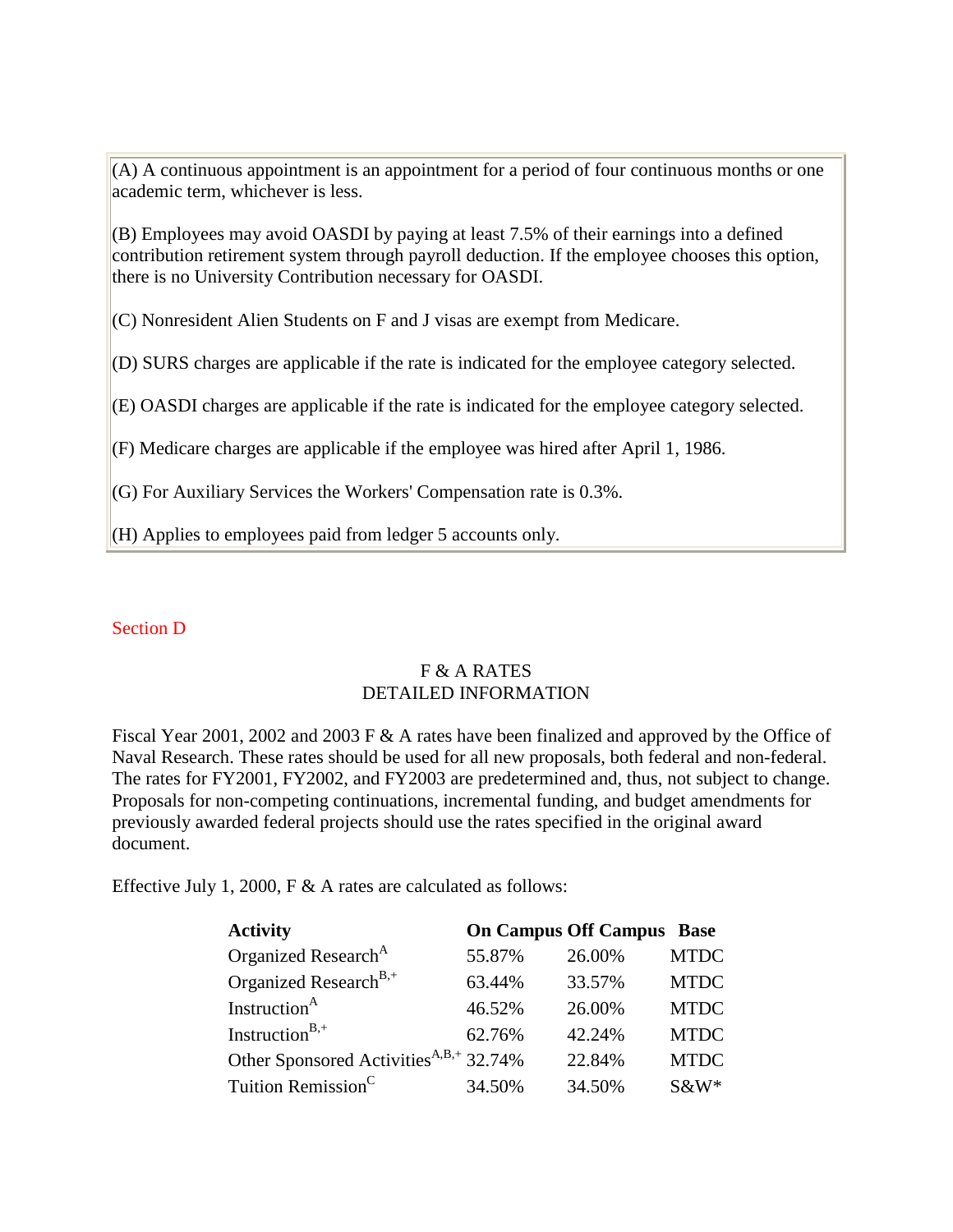Clinical Drug Trials<sup>D</sup> 25.00% 25.00% TDC

 $\triangle$  Applies to DOD contracts awarded before November 30, 1993, and non-DOD contracts, grants, and all DOD grants.

 $\frac{\overline{B}}{A}$  Applies to DOD contracts (not grants) awarded on or after November 30, 1993 in accordance with and under the authority of DFARS 231.303(1).

 ${}^{\text{c}}$ Effective 7/1/00 tuition remission recovery will be included as a direct cost on new federal awards and most non-federal awards. Tuition remission will remain as an indirect cost on awards prior to July 1, 2000. Tuition remission will continue to be calculated and applied to salaries and wages of graduate students with tuition waivers. A new object code, 9850, has been established to record tuition remission as a direct cost.

 $\frac{D}{D}$  This rate was established by the University during FY 1994 for non-federally funded clinical drug studies.

+ Note:The Department of Defense has issued a ruling which prohibits the limitation on reimbursement of otherwise allowable indirect costs. The ruling mandates the use of the full calculated indirect cost rates developed under the OMB Circular A-21 principles without the imposition of the administrative cost limitation. This action requires the University to employ two different sets of F & A rates.

The appropriate rates indicated above should be used in the preparation of budgets for all proposals.

The rates for Organized Research, Instruction and Other Sponsored Activity are to be assessed to the Modified Total Direct Cost (MTDC) base, as defined below. The rate for graduate tuition remission is to be assessed only to graduate student salaries and wages (S&W).

The following definitions are used for the purpose of assessing  $F \& A$  rates:

Instruction -

Includes all teaching (direct and indirect), course and curriculum development, and academic advising and development. Instruction also includes departmental research, defined as all research and scholarly development which: (1) is supported by University funds, (2) is not separately budgeted, (3) is not performed for a specific sponsored research agreement, and (4) is undertaken in general support of the instructional function of the institution.

Organized Research -

Includes all research and development activities that are: (1) separately budgeted and accounted for by the University, and (2) performed for specific research projects. Sponsored research means all research and development activities that are sponsored by federal and non-federal agencies and organizations. This term includes activities involving the training of individuals in research techniques (commonly called research training) where activities use the same facilities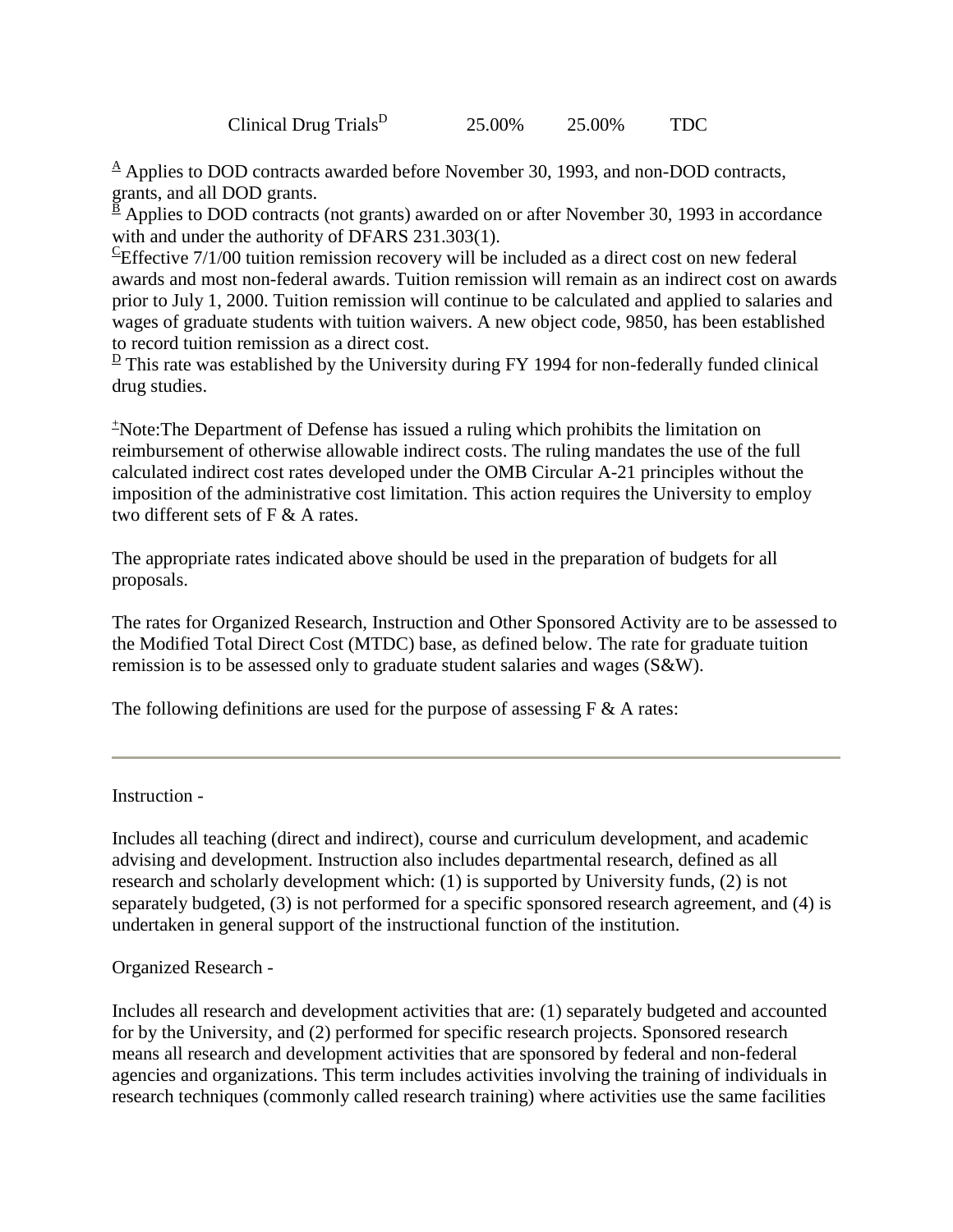as other research and development activities and where such activities are not included in the instruction functions.

Other sponsored activities -

Includes sponsored program activities other than instruction or organized research. This definition includes grants and contracts in support of public service, administration, student services, and the library. Not included in the definitions are fellowships, work study and gifts in support of the same.

Tuition Remission -

Salaries of graduate assistants with tuition and fee waivers are the base for the assessment of the tuition remission rate.

Clinical drug studies -

These include studies performed for private sponsors which involve human subjects in drug protocols.

Total direct cost -

Includes all costs charged to a sponsored program account, excluding indirect costs, costs of education allowance and administrative allowances.

Modified total direct costs (MTDC) -

Total direct costs excluding:

- 1. The portion of each individual subgrant and subcontract in excess of \$25,000. Please note that an individual grant or contract may include several subgrants or subcontracts.
- 2. Equipment with an estimated life of one or more years and
	- a. An acquisition cost of \$500 or more, including components for fabrication of equipment which cost \$500 or more, or
	- b. Lease purchase agreements for equipment costing \$500 or more.
- 3. Arrangements under which federal financing is in the form of loans, scholarships, fellowships, traineeships or other fixed amounts based on such items as education allowances or published tuition rates and fees of an institution.
- 4. Patient Care Charges
- 5. Tuition remission included as a direct cost

Use of on-/off-campus rate -

The on-campus rate should be used for proposals where all work is done using University facilities. The off-campus rate should be used for periods when it is necessary that University personnel are physically located at an off-campus site for a substantial period (normally 30 days